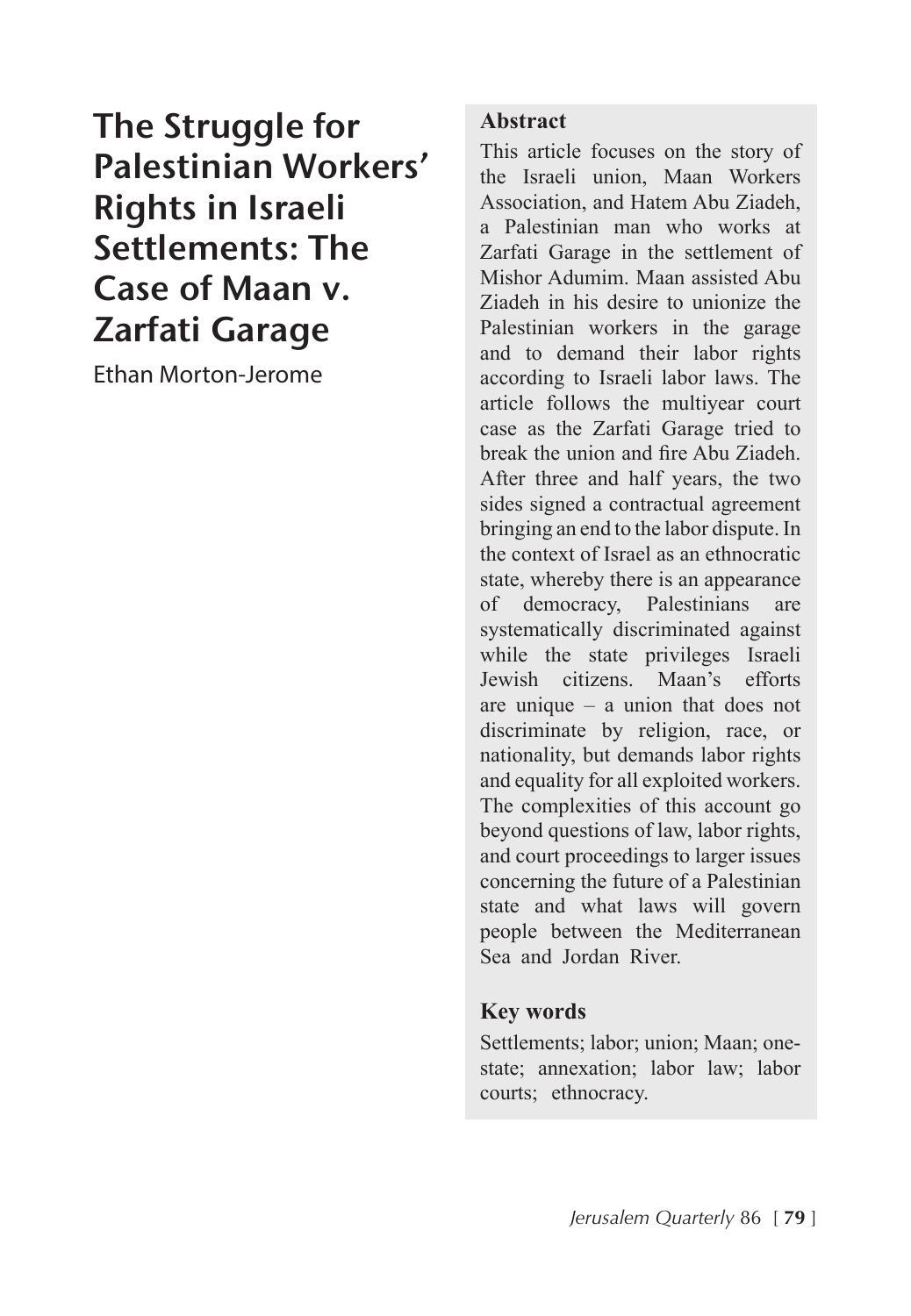It was hot on the morning of 22 July 2014, in front of the Zarfati Garage located in Mishor Adumim, one of the largest settlement industrial zones in the West Bank. Assaf Adiv, the head of the Israeli union, Maan Workers Association, gave an inspired and emotional speech to the Palestinian workers of the garage.<sup>1</sup> Yearlong labor negotiations between Maan, who was representing the Palestinian workers, and the garage had stopped, and now the garage was in the process of firing the leader of the workers' committee, Hatem Abu Ziadeh. During the thirty-minute work break, the workers listened intently as Adiv discussed the many positive changes since June 2013, when Maan began representing the workers in negotiations with the owners of the garage. Adiv described how the workers had begun to receive more benefits, in accordance with Israeli labor laws. But during the previous month negotiations had stalled over the issue of compensation for past failures to give workers the benefits and pay required by law and over the garage's refusal to pay more than the minimum wage or to increase workers' pay based on experience and expertise. Now, with the garage trying to fire Abu Ziadeh, workers feared that the earlier gains could be lost, and those who had joined the union feared continued harassment. With Maan as their representative, the workers were in a much stronger position to stand up to the garage owners' intimidation, coercion, and exploitation. Adiv asked whether they wanted to stand together in solidarity with Abu Ziadeh and go on strike, providing details of what would be necessary to carry out such an action. All of them raised their hands in a moment of workers' solidarity.2

The decision by Palestinian workers at the Zarfati Garage, alongside the Israeli union Maan, to come together and strike in support of their coworker who was about to be fired came not only in the immediate context of tense and contentious labor negotiations with their employer. It also came within the complex and challenging environment produced by over half a century of Israeli military occupation of the West Bank and Gaza Strip which has deliberately and systematically destroyed any semblance of an independent Palestinian economy. In the



Figure 1. The workers of Zarfati Garage vote to go on strike, 22 July 2014. Photo by Ethan Morton-Jerome.

1980s, Yusif Sayigh described the economic situation for Palestinians as deliberate "pauperization" and "dependency-cum-dispossession."<sup>3</sup> Sara Roy has written of Israel's policy of de-development in the Palestinian territories, a dual process of

[ **80** ] The Struggle for Palestinian Workers' Rights in Israeli Settlements **|** Ethan Morton-Jerome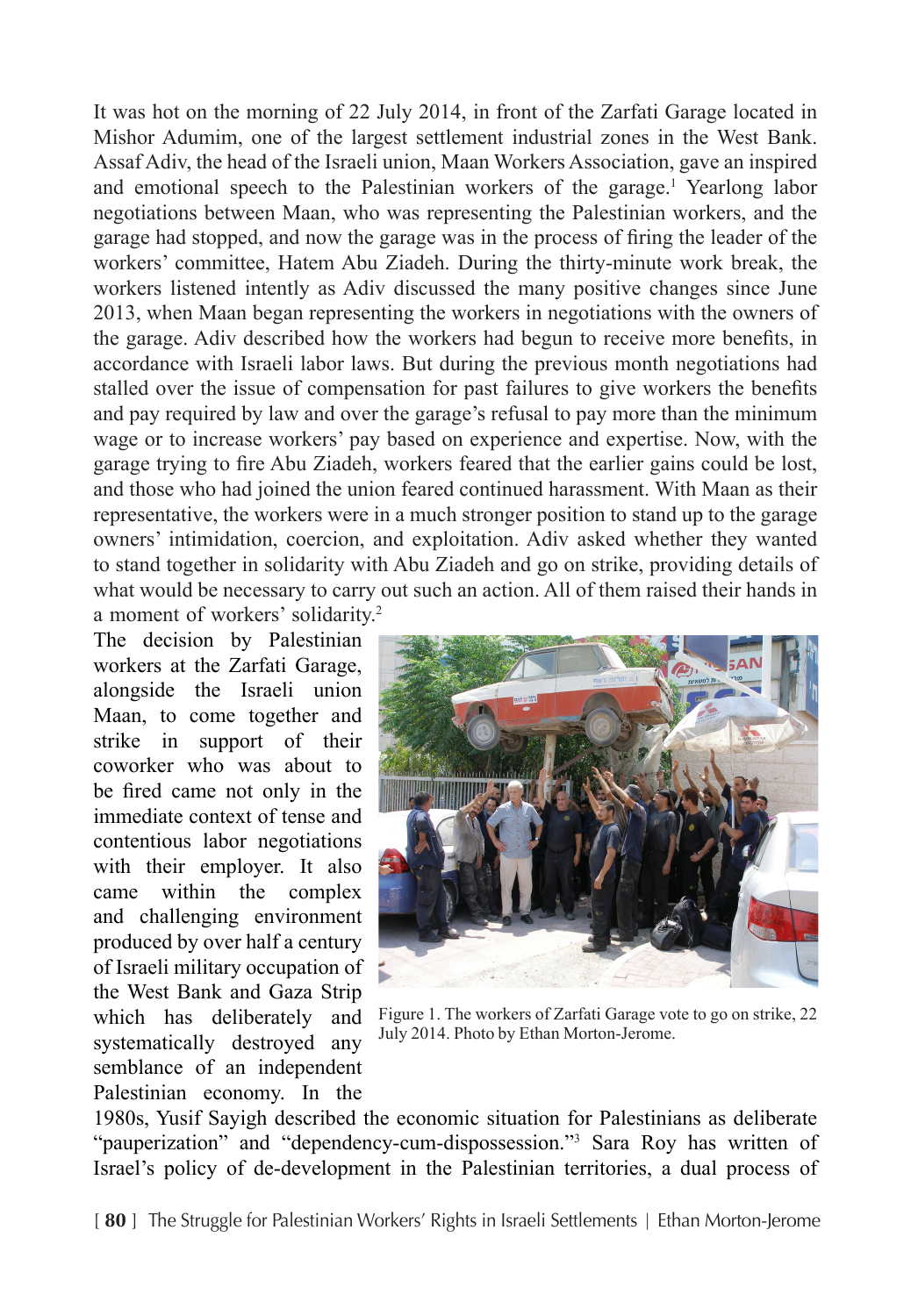dispossession of land, water, and ability to create an independent economy and of externalization, that is, a dependency of Palestinian labor on the Israeli labor market in order to survive under the conditions of a military occupation.<sup>4</sup> Israel had created a system whereby, as Leila Farsakh writes, "Palestinian migrant workers in Israel were the main anchor of Palestinian economic growth, a growth that relied principally on access to Israel."<sup>5</sup> The Oslo agreements, notably the Paris Protocol, did not fundamentally change the structural relationship between the Israeli and Palestinian economies. Israel retained full control over imports, exports, and decisions on how many – and which – Palestinians could be employed in the Israeli labor market.<sup>6</sup> With the collapse of the Oslo peace process and the outbreak of the Second Intifada, Farsakh describes Israeli actions toward the Palestinian economy as a shift "from domination to destruction."<sup>7</sup>

To survive the military occupation's deliberate destruction of the Palestinian local economy, Palestinians became dependent on employment within the Israeli economy. Palestinians from the occupied Palestinian territories began working in the Israeli economy soon after the 1967 war ended. Allowing Palestinians into the Israeli labor market was and remains an important strategy of the Israeli military to control and pacify the population.8 With the creation and expansion of Israeli settlements in the West Bank and Gaza Strip, Palestinians were hired for construction and eventually in the service industry, agriculture, and in settlement industrial zones. There have been long periods in which consistent numbers of Palestinians were employed in the Israeli economy and also periods of major fluctuation, yet the overall policies and the structure built to control the flow of Palestinian labor have remained largely the same.<sup>9</sup> Fundamentally, Palestinian labor provides a cheap, compliant, and superexploited workforce for a growing capitalist economy that needs a "reserve army" of unemployed and underemployed workers.<sup>10</sup>

Superexploitation refers to the structural mechanisms that force compliance and submission of the worker both inside and outside of the workplace. Outside the workplace, these practices include a permit regime, checkpoints, home invasions, and arrest, and discrimination against non-citizens living under Israeli military rule. The approximately thirty thousand Palestinians employed on settlements thus experience superexploitation at the hands of settler employers and the everyday violence of military occupation.11 The difficulty of work and life for these workers is further exacerbated by the reality that the Palestinian community views their work with skepticism and as bordering on treasonous. Work on settlements also contravenes Palestinian Authority (PA) law; no one has yet been arrested for working on the settlements, but they cannot seek assistance in any manner from the PA or any Palestinian labor union.<sup>12</sup>

In an economic environment where Israel welcomes and implements a race to the bottom, capitalist exploitation and denial of workers' basic rights are standard. The ability of Palestinians from the West Bank to unionize and demand their labor rights is limited because they reside in areas under military occupation and work in places where they are not citizens. The most powerful Israeli union, the Histadrut, has never allowed Palestinians from the occupied territories to become members. Palestinian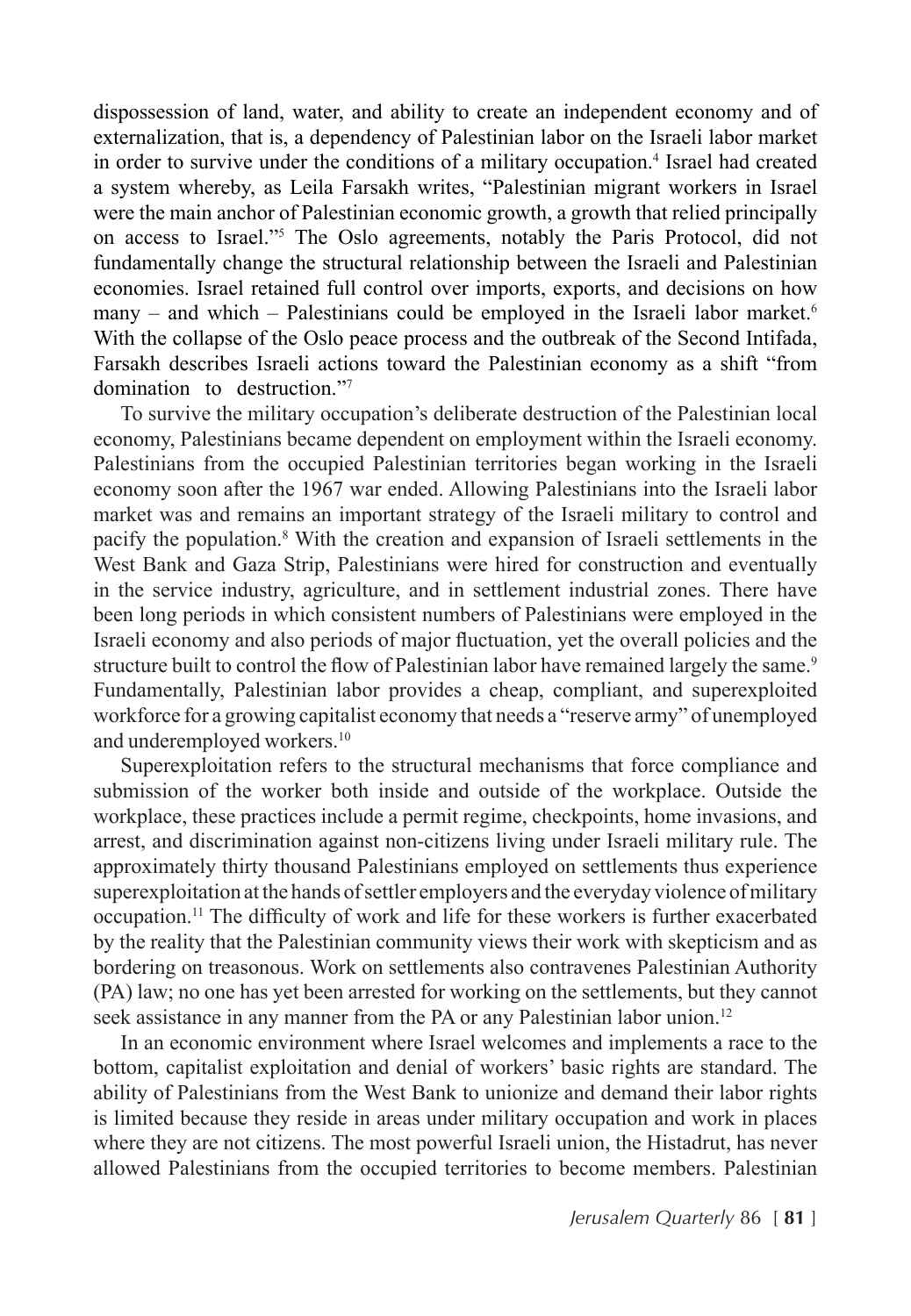unions are unable to advocate and organize in the Israeli economy, and there is also significant opposition to assisting Palestinians who work in the settlements.

What follows is an account of the case of Hatem Abu Ziadeh and his coworkers at the Zarfati Garage, who became the first Palestinians working on an Israeli settlement to unionize.13 It also illuminates the difficulties that these workers, alongside Maan, had to navigate when demanding labor rights on a West Bank settlement. Their story must be understood in light of a political structure of discrimination and inequality under which Palestinians under Israeli rule, whether citizens or non-citizens, must live. This has been evident from the establishment of the state of Israel and was reaffirmed in law with passage of the "Nation-State Law" in the summer of 2018.<sup>14</sup> Israel's ethnocratic political structure allows non-citizen Palestinians to take their case to Israeli courts, to demand equality in the workplace, and to ask for representation by an Israeli union.<sup>15</sup> Yet, it clearly discriminates against them in all sectors, including employment, policing, law, and the courts. Even as Palestinians can take advantage of particular aspects of a democratic system, Israel's settler-colonial regime is focused on expanding into, controlling, and dominating the West Bank. In light of the structural discrimination against Palestinians, Maan represents itself as a union that does not discriminate by religion, race, or nationality, but demands labor rights and equality for all exploited workers. This particular case focuses on Abu Ziadeh and his coworkers employed on a settlement, Maan as labor union, and the Israeli judicial and disciplinary apparatus of Israeli settler employers, police and military, courts, and judges. As will become evident, the complexities go beyond questions of law, labor rights, and court proceedings to larger issues of structural inequalities of an ethnocratic state, Israeli's military strategies to pacify the occupied Palestinian population, and the incremental Israeli settler colonial dispossession. These issues bring forth fundamental questions about the future of Palestine, with a deepening crisis with the Palestinian Authority and their inability to protect Palestinians, provide adequate employment, and negotiate a two-state solution, while Israeli right-wing politics become more popular, with growing calls for annexation. Maan provides an alternative voice, based on working class mobilization against capitalist exploitation and a political framework of equal rights for all people between the Mediterranean Sea and Jordan River.

# **Labor Law in the Settlements**

Fundamental to Maan, Abu Ziadeh, and his coworkers' demands were equality and fair treatment alongside their Israeli coworkers. Since the occupation of the West Bank in 1967, two different sets of laws applied to Palestinian and Israeli workers on the settlements. Palestinians were, supposedly, subject to Jordanian labor law from 1965 and Israeli military orders.16 Military orders also govern Israeli workers in settlements, as does legislation that applies on a personal basis to Israeli residents of the settlements, and collectively bargained agreements that govern labor relations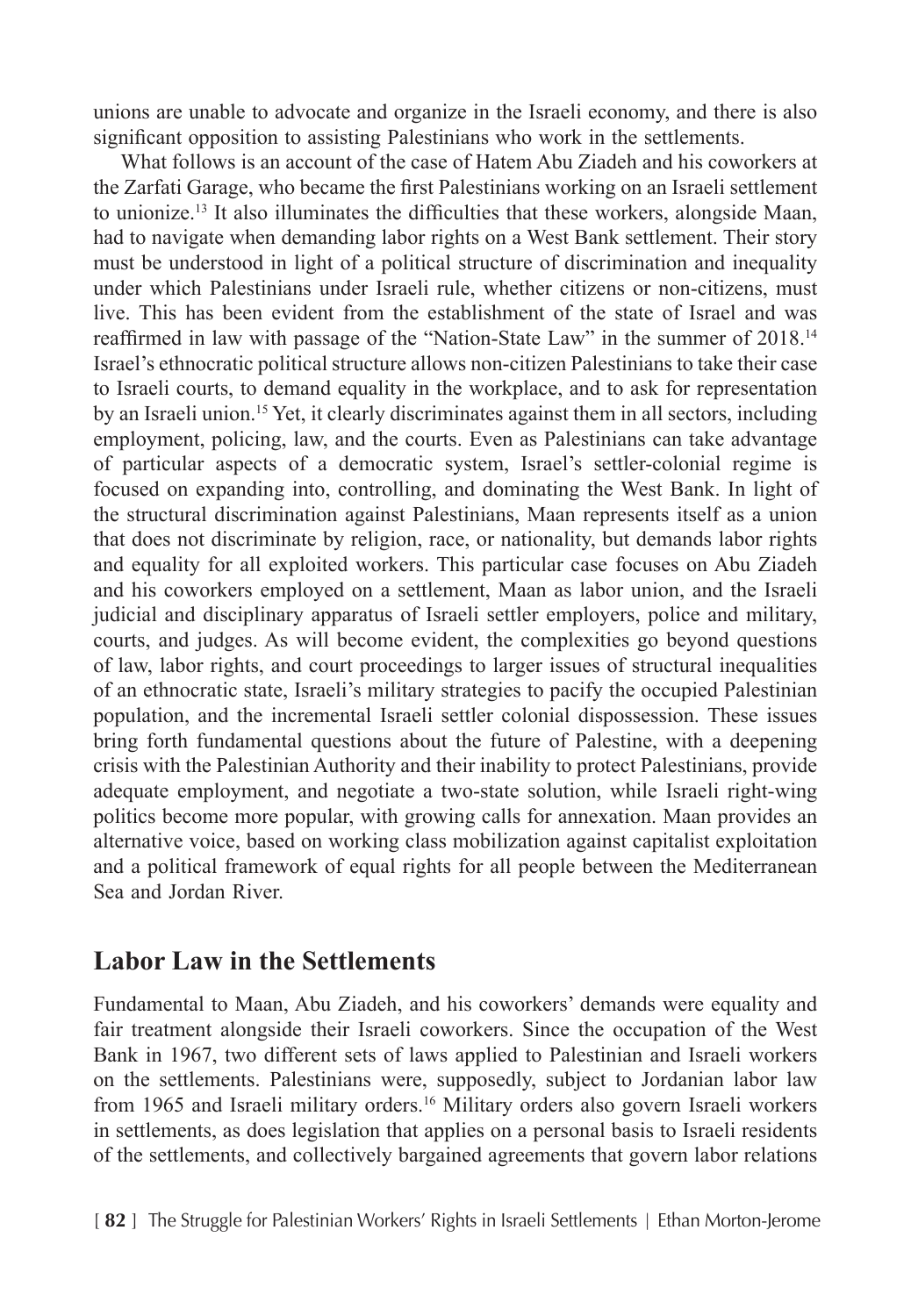for Israeli employees on both sides of the Green Line.<sup>17</sup> Although Israeli civil law is not applied beyond the 1967 borders unless stipulated by military orders, Israeli employers and employees in the settlements act on the mutual understanding that Israeli civil law applies to them.18

In October 2007, the Israeli High Court of Justice (HCJ) ruled that Palestinians who work in Israeli settlements are entitled to the same rights as their Israeli coworkers. The HCJ used the principle of equality in the workplace to justify the change in labor laws that were used by the Israeli employers. Until that time the courts had generally followed official Israeli government policy with regard to labor laws, which was to keep in place the local laws that existed prior to the occupation — in the case of the West Bank, Jordanian law. The 2007 HCJ ruling came on a lawsuit brought by Palestinian workers, assisted by the Israeli NGO Worker's Hotline (Kav LaOved), against the Givat Zeev settlement municipality in 1995. After twelve years, it proceeded from the Jerusalem Regional Labor Court to the National Labor Court (NLC), and finally to the HCJ.<sup>19</sup>

In December 1997, the Jerusalem Regional Labor Court ruled that Israeli labor law should apply to Palestinian employees in the settlements. The settlement municipality appealed the decision, with four Israeli settler companies joining the appeal to the NLC.20 The Israeli attorney general also submitted a brief advocating for continuation of the government policy that Israeli civil law does not apply in the settlements. The attorney general argued that the most important factors in determining which law should apply were the location of employment and the residency of the employees; in this case, both were the West Bank and, therefore, Jordanian law and Israeli military orders should apply.21 Alternatively, the attorney general suggested that the court could determine "choice of law" by considering "points of contact," including the national identities of the employer and employee, the work calendar and religious or national holidays observed, the currency used for paying salaries, whether Israeli tax payments were deducted from the worker's salary, and the use of Arabic or Hebrew in the workplace.22 The 2003 NLC ruling vacated the Jerusalem Regional Labor Court's ruling and, rather than underscore uniformity of law in the workplace, concurred with the attorney general that the most important factors were the location of the worksite and the residency of the workers. The NLC did add that, in some cases, it was possible that "certain Israeli law provisions could be applied if public policy considerations deem such application necessary."23 The NLC ruling meant that all of the cases that were part of the lawsuit needed to return to the Jerusalem Regional Labor Court and that each judge should rule according to the specifics of the case, keeping in mind "public policy considerations."<sup>24</sup>

Worker's Hotline appealed the NLC's decision to the HCJ rather than return to the Jerusalem Regional Labor Court. In contrast to the NLC, and in keeping with the Jerusalem Regional Labor Court decision, the HCJ used the principle of equality in the workplace to justify the application of Israeli law. The HCJ attempted to clarify its 2007 ruling by noting that a key provision in Israeli law is that terms of employment cannot be discriminatory and, therefore, different terms of employment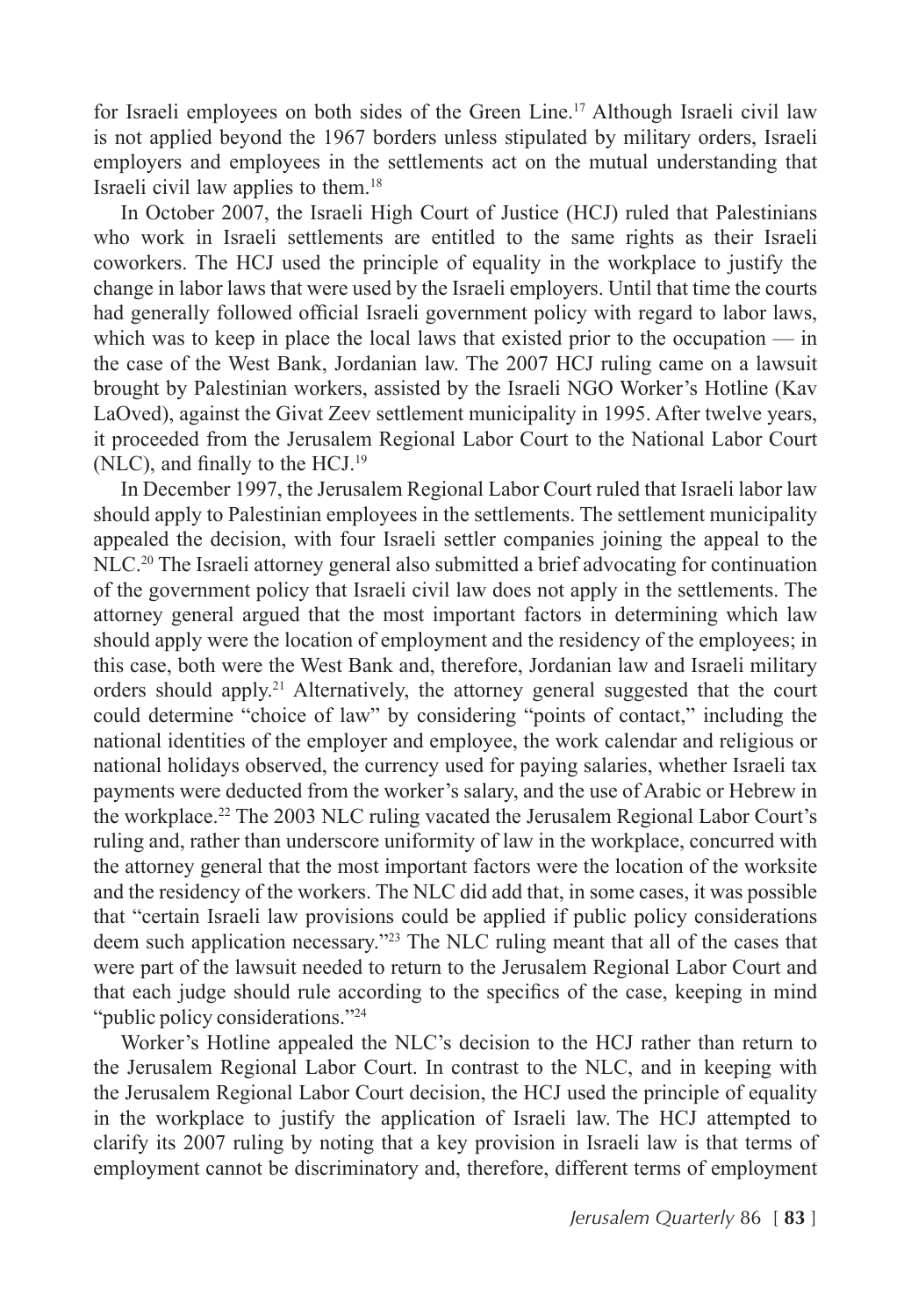are prohibited.25 What the HCJ did was, in fact, unprecedented, applying "Israeli labor law to the territory of settlements," something that neither the Israeli military nor the Knesset had ever done.26 By bringing Palestinians who work in the settlements under Israeli labor law, the HCJ, following in the decades long "creeping annexation," erased the legal distinction between Israel and the territories occupied in 1967 and produced a single, undifferentiated jurisdiction.27

In terms of labor rights for Palestinians employed in the settlements, though, the HCJ ruling was considered a significant victory. However for court rulings to have a real impact there must be enforcement, and numerous reports by local and international NGOs and the Israeli government comptroller office clearly document systematic lack of enforcement and blatant exploitation of Palestinian employees.28 Settler employers know that neither Israeli government officials nor the military will intervene on behalf of Palestinian workers and so they treat their employees as they choose.

# **Zarfati Garage Workers Organize**

It was in this new legal situation that Hatem Abu Ziadeh decided to look for assistance for himself and his fellow workers at the Zarfati Garage. The garage is one of over three hundred businesses located in Mishor Adumim industrial zone, which together employ several thousand Palestinians.29 In spring 2013, Abu Ziadeh contacted several lawyers to see if anything could be done to help the Palestinian workers employed at the garage. Although the 2007 HCJ ruling stated that Palestinian workers employed on the settlements fall under Israeli labor law, Zarfati Garage was refusing its Palestinian workers from the West Bank the legal minimum salary and benefits. The treatment of these workers stood in sharp contrast to other garage workers with Jerusalem IDs or Israeli citizenship, who received full labor rights and benefits. Abu Ziadeh contacted Maan and, after initial conversations with Assaf Adiv, many workers met and decided to join the union so that it would represent them in negotiations with the garage. $30$ 

Maan is exceptional in that it is willing to accept Palestinian workers employed in settlements if they ask to join.<sup>31</sup> In contrast to the largest Israeli and Palestinian unions, Histadrut and the Palestinian General Federation of Trade Unions (PGFTU), both of which hold nationalist perspectives, Maan takes a different position:

It is the obligation of trade unions and civil society organizations in Israel to take a principled stand against the violation of the rights of Palestinian workers . . . ignoring these workers is a betrayal of the principle of solidarity, based on the oath to protect every worker regardless of religion, nationality, citizenship, gender, color, or political affiliation.<sup>32</sup>

Established in the late 1990s, Maan has organized Jewish workers in Israel, assisted Palestinian workers in East Jerusalem, and, with the Zarfati Garage case, Palestinians in the settlements.<sup>33</sup>

On 25 June 2013, Maan sent a letter to the garage management officially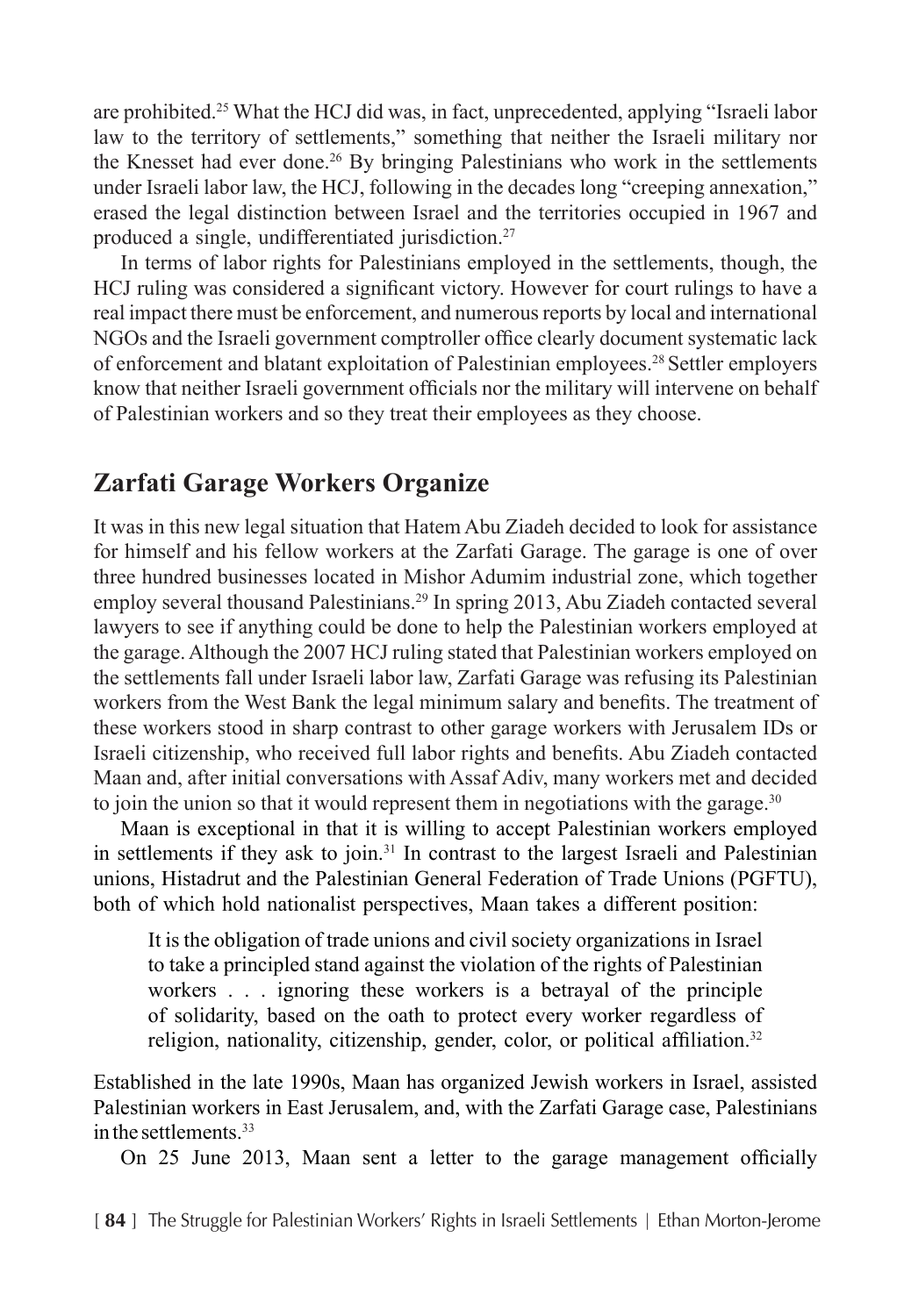declaring that thirty-nine workers had joined the union and that it would represent them in collective bargaining.34 The garage management initially rejected the letter and ignored Maan's demands. In July, Maan demanded that management begin negotiations, otherwise the workers would begin a strike.<sup>35</sup> With pressure mounting, the garage management responded to Maan two days before the strike was set to begin and agreed to start negotiations.36 The garage's owners and union representatives met seven times during the following eleven months, and the workers began to receive the benefits stipulated by Israeli law, such as minimum wage, insurance, vacation pay, pension, and compensation for transportation to and from work. Although Maan demanded merely that the workers receive the labor rights due them according to Israeli law, negotiations were difficult. One year after the workers had unionized, two main issues remained unresolved. First, there were the past debts – that is, all the years that the workers were not paid the minimum wage in addition to the other benefits provided for by Israeli law. Second, the garage was only paying the minimum wage; Maan argued that workers should receive increased salaries according to experience, seniority, and expertise. Negotiations stalled, and it was unclear what would happen next.

On 21 July 2014, the management sent a letter to Abu Ziadeh. They informed him of a meeting to take place two days later, at which, ostensibly because reorganization at the garage meant that his work would no longer be needed, he would be fired. The letter was not sent to Abu Ziadeh's union representative at Maan, as required by law, and Abu Ziadeh quickly contacted Adiv for advice. Maan argued that the garage management was unfairly targeting Abu Ziadeh because of his leadership position as head of the workers' committee and demanded that the company retract its letter. The following day, the garage again requested that Abu Ziadeh attend a meeting with the garage owners on 23 July. In response to what Maan perceived as a clear threat that Abu Ziadeh would be fired, Adiv met with workers on 22 July during their morning break, as detailed above. It was obvious to the workers that if Abu Ziadeh, who had worked at the garage for seventeen years, could be fired, then all of them were vulnerable; thus, the workers unanimously agreed to strike. The garage management, caught off guard, demanded that the workers return to their stations at 11:30 am, when their break ended, and called the police.

When the police arrived, they demanded that the workers either return to work or leave the premises on the basis of a military order for the West Bank stating that no more than ten people can gather together for political purposes without a permit.<sup>37</sup> Most of the workers left for home, and nine stayed back to man a picket line outside the garage. The following day, nine workers and a Maan employee, Yoav Tamir, returned to protest outside of the garage. Members of the Manufacturers Committee for Mishor Adumim arrived, carrying Israeli flags, and verbally threatened the workers and Tamir. Tamir called the police. When they arrived, instead of protecting the workers, they arrested Tamir for inciting the workers. He was taken to the police station and was only released after signing a statement promising not to enter Mishor Adumim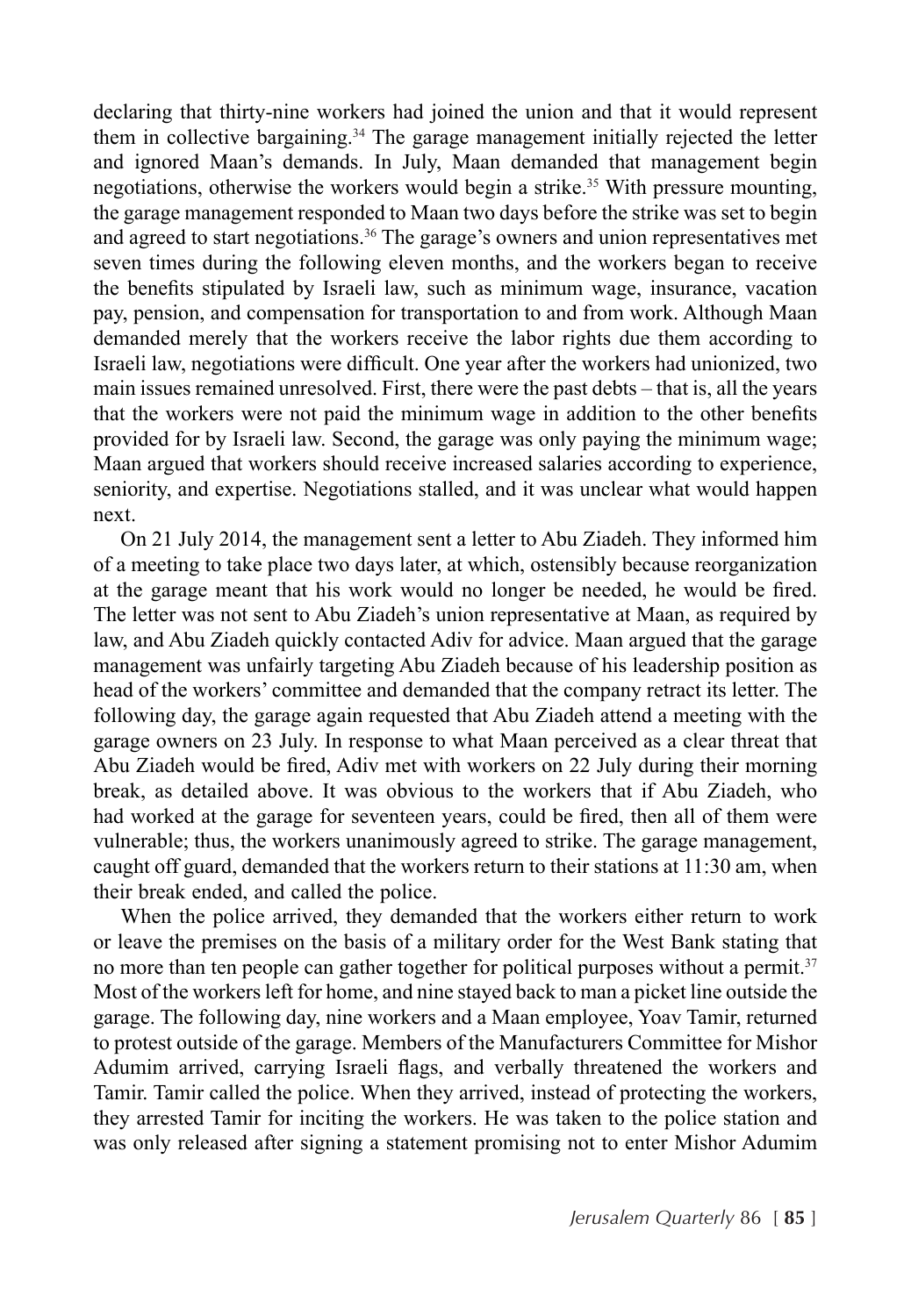for two weeks.38 The same thing happened the next day; this time, it was Adiv who was detained for incitement of the workers. When Adiv demanded evidence of the illegality of his actions and that he be afforded his legal rights, the police released him. Maan petitioned the Jerusalem Regional Labor Court for a hearing, arguing that the garage was trying to fire Abu Ziadeh to break the union and stop negotiations.

# **The Securitization of Labor**

The workers' strike took place at a time of broader conflict. Growing tensions and violence since May 2014 eventually led to a war against the Gaza Strip in July.<sup>39</sup> While the Israeli military were focused on the Gaza Strip and the West Bank did not see the bombing and full-scale assault that occurred in Gaza, tensions were extremely high in the West Bank, accompanied by a major increase in Israeli military presence there that impacted the environment at settlement workplaces. As a licensed garage for the Israel Defense Forces, Zarfati's largest customer is the Israeli military. Given the increase in military activity, the garage was particularly busy during the summer of 2014. The co-owner and day manager, Morris Tzarfati, a high-ranking reservist in the military, was called up for service during that time. The garage was under pressure with the increased workload, and its owners were especially upset that workers would threaten a strike in the middle of Israel's war on Gaza. Throughout the labor dispute, the garage management argued that it was the victim of an illegal action by the union that, by going on strike, was taking advantage of the war in Gaza and the increased tensions in an attempt to harm the garage.

Maan filed a complaint against Zarfati Garage with the Jerusalem Regional Labor Court, and as the case headed to the labor court, the other workers returned to their jobs on 27 July. At the hearing, the garage owners brought a major accusation against Abu Ziadeh that surprised both him and Maan. The garage owners accused Abu Ziadeh of sabotaging a military vehicle on 10 July, and argued that Abu Ziadeh had participated in political protests and was a security threat.<sup>40</sup> These would have been major accusations under any circumstances, but because they were brought during a period of intensified conflict, the court took the allegations particularly seriously. Yet when the judge asked whether the garage owners had reported the sabotage incident to the police, it indicated that it had not done so. The garage owners also admitted that Abu Ziadeh had continued to work at the garage until 22 July, when the strike had started. The judge demanded evidence of the sabotage and a police complaint within twenty-four hours. The next day, 28 July, the garage submitted the complaint to the police. Of course, the delay in reporting the alleged incident raised serious questions regarding the legitimacy of the complaint against Abu Ziadeh. Why had the garage allowed Abu Ziadeh to continue working for more than two weeks after the supposed incident of sabotage? Why had the garage not mentioned the incident in the letter sent to Abu Ziadeh on 21 July? Why had the garage not gone to the police with a complaint until after the judge demanded some form of proof?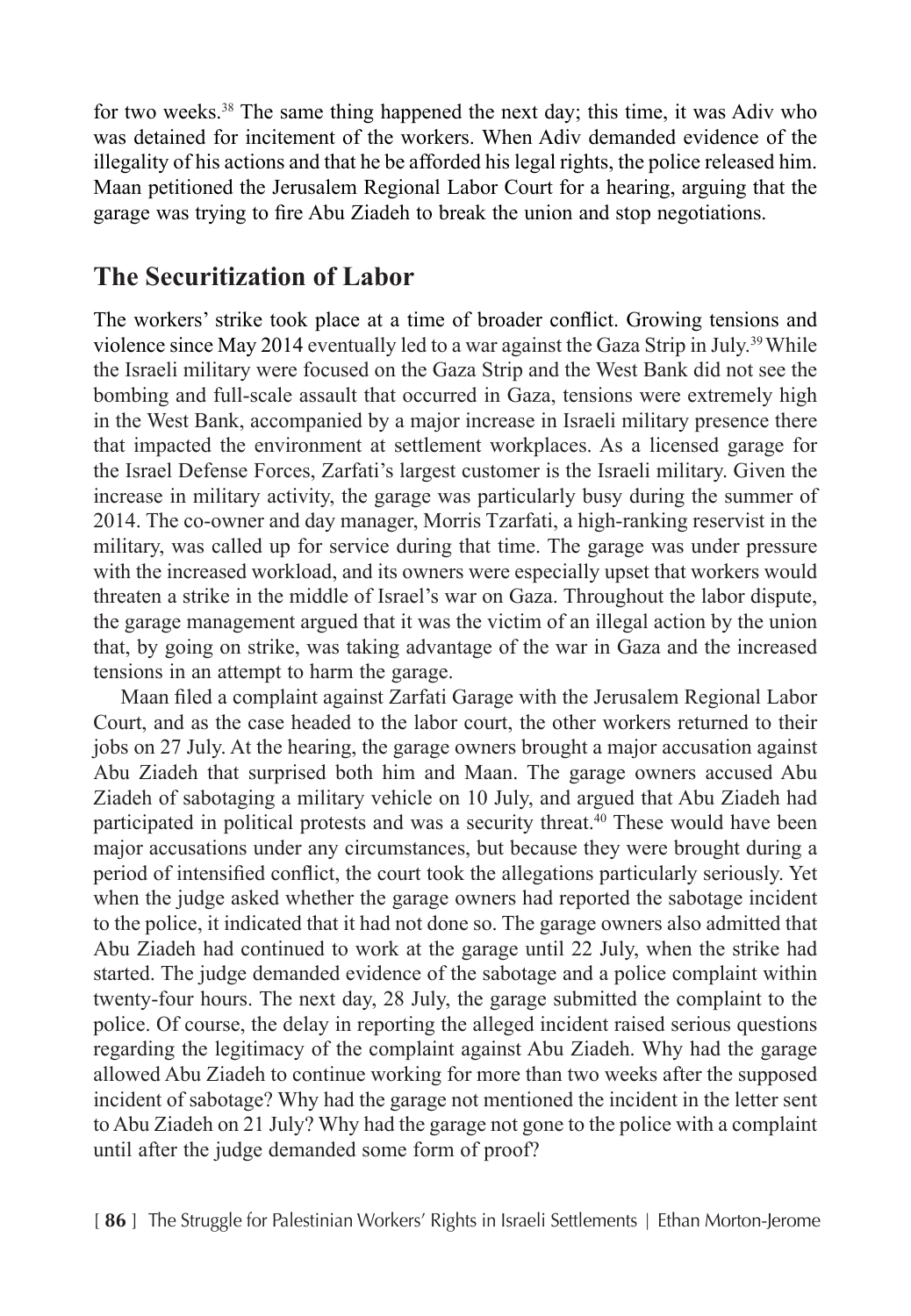In response to the 28 July police complaint, Abu Ziadeh was summoned to the Mishor Adumim police station for questioning. The police took away his work permit, without which he could no longer enter Mishor Adumim. A hearing for the accusations of sabotage of a military vehicle was scheduled for nine months later, in April 2015. Abu Ziadeh was released from the police station only after posting bail of one thousand shekels. Although the garage could provide no physical evidence that Abu Ziadeh had sabotaged the vehicle, the accusation alone was enough for his permit to be revoked.<sup>41</sup> It was unclear who had ordered that the permit be revoked – the garage owners or the police – and so Maan filed a petition with the HCJ to rectify the situation. More than three months later, on 30 November, the attorney general acknowledged that it was not clear why the permit had been revoked and ruled that it should be returned. In December 2014, the Israeli police determined that there was no evidence that Abu Ziadeh had sabotaged a military vehicle, and closed the case against him.42

On 7 December 2014, Abu Ziadeh's case was heard in the Jerusalem Regional Labor Court.<sup>43</sup> The judge appointed to Abu Ziadeh's case, Sarah Breuner Israzda, was relatively new to the labor court, and her inexperience was evident during the hearing. The lawyer for the garage owners dominated the four-hour proceedings as the judge sat passively. The lawyer used his imposing physical presence, along with his loud, dramatic voice, to try to intimidate Abu Ziadeh, Adiv, and Maan's lawyer, attorney Aya Bartenstein. His facial expressions, body language, and tone when addressing the judge, Bartenstein, and the witnesses were variously racist, misogynist, and dismissive. Afterward, I learned from several others in attendance that the lawyer's performance was completely normal for such cases. The consensus was that the lawyer's arrogant attitude and behaviors were a typical part of the settler persona (he was representing a settlement business) and that it was rare for anyone to openly question such posturing.

The garage's owners clearly sought to intimidate and discredit Abu Ziadeh and Adiv. Most importantly, the lawyer for the garage owners argued that the letter to Abu Ziadeh on 21 July concerned the garage's reorganization and, therefore, Abu Ziadeh's firing was not connected to his leadership position with the Maan workers' committee. The garage's lawyer argued that, from its perspective, Maan started an illegal strike in the middle of a war to take advantage of the vulnerability of the garage because the military was its largest client. Furthermore, the garage had been inundated by emails from international unions and activists, which they believed was unjustified harassment.<sup>44</sup> They also argued that, within the Mishor Adumim industrial zone, they had some of the best relations with Palestinians and were an example of coexistence.

The garage owners also brought new evidence in the form of two letters from an Israeli Defense Force officer that stated that the military did not want Abu Ziadeh to work in the garage because of security concerns.45 The letters were used to bolster the owners' argument that Abu Ziadeh was a security threat and a dangerous activist who could not be allowed back in the garage. As evidence of the danger Abu Ziadeh presented to the garage, they provided a picture of him wearing a kufiya at a demonstration in Tel Aviv. The garage owners used the picture to suggest that Abu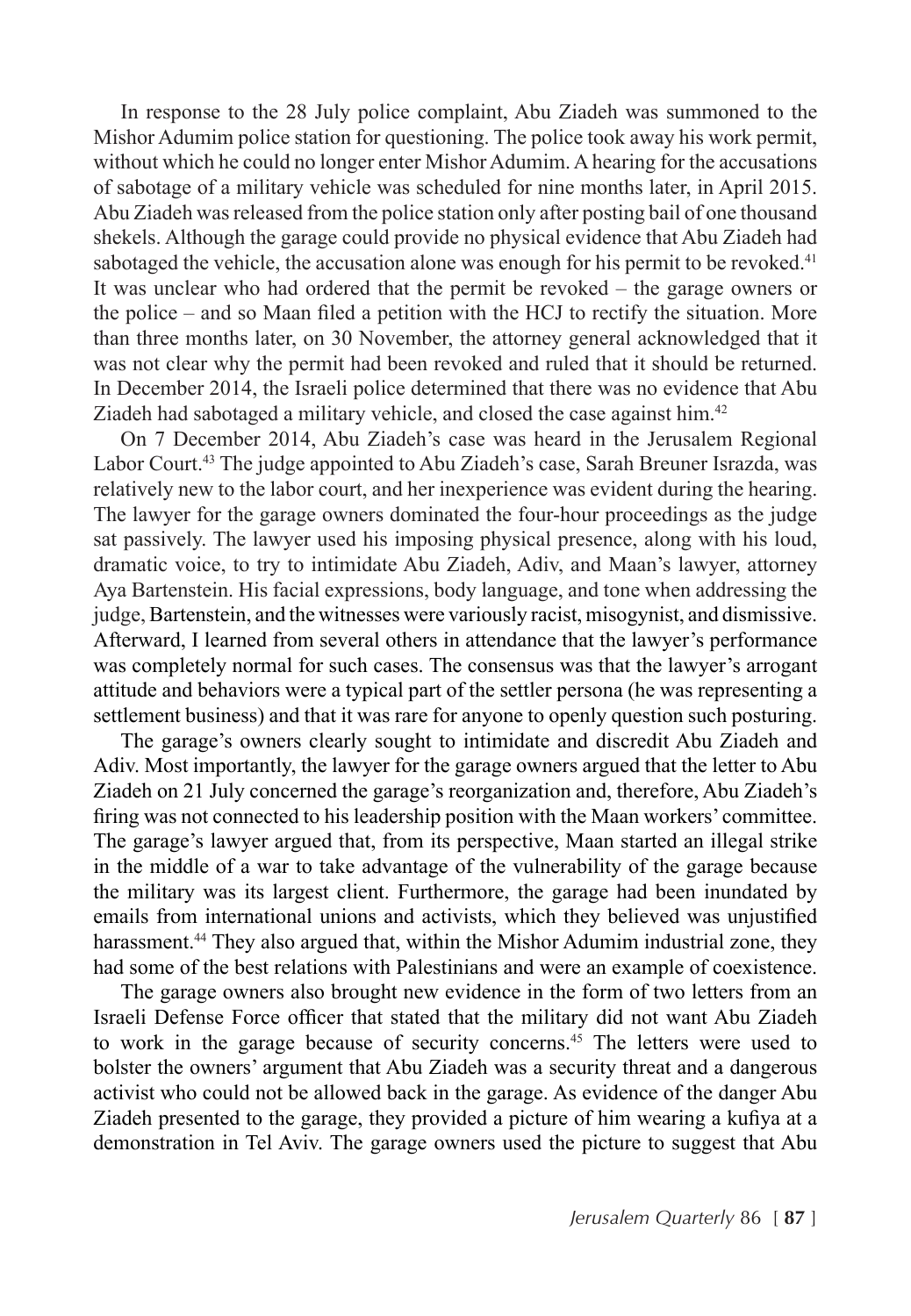Ziadeh was a political activist and a threat to Israel, interpreting the kufiya as an accessory worn by terrorists. The lawyer for Zarfati also argued that Maan was a discriminatory organization because it only worked for Palestinians. He maintained that Maan was a political organization, not a legitimate union, and that it tried to cause conflict in the settlements, attempting to take advantage of Palestinian workers to serve its own nefarious goals. The garage owners did not recognize Maan as the legal representative of the workers and therefore claimed that they did not need to negotiate with the union. Management would talk directly with the workers and did not need Maan's interference.

The accusation that the union was discriminatory was easily refuted since Maan represents both Israeli Jews and Palestinians in Israel and Palestinians in the West Bank who work on settlements. Adiv and Bartenstein reminded the judge that, on 30 November, the attorney general had recognized that "Hatem Abu Ziadeh will be permitted to enter the Mishor Adumim Industrial Area for employment at the Zarfati Garage," and that "the temporary restraining order keeping him from entering the areas of Israeli settlement in Judea and Samaria has been rescinded."<sup>46</sup> They also clarified that the picture of Abu Ziadeh wearing a kufiya was posted on the Maan website, and that Abu Ziadeh had received a permit to join other workers on a May Day march, the event at which the photo was taken. Bartenstein concluded by affirming that the union was indeed the legal representative of the workers.

The judge's decision, issued two weeks later, was critical of Maan and Abu Ziadeh. The judge argued that Abu Ziadeh should have attended the meeting that the garage requested in the 21 July letter. She blamed Maan for telling Abu Ziadeh not to attend the meeting and for starting a strike without attending the meeting. Second, she agreed with the garage that the potential firing was not connected with Abu Ziadeh's leadership position in the union. She further blamed Maan for causing a crisis during the war and stated her belief that the union was using Abu Ziadeh for their own purposes. Although the case concerning the accusation of sabotage had been closed, she said of Abu Ziadeh, "His testimony was unreliable in our eyes."47 Critical to the future of the case and most important for the future work of Maan in the settlements, the judge did confirm that Maan was the legal representative for the workers who had signed up to join the union. This position allowed Maan to continue to represent the workers in negotiations – stalled since June 2014. Finally, the judge wrote that, because Abu Ziadeh did not attend the meeting with the garage management on 23 July 2014, he had not, from a legal perspective, been fired. The courtroom was not, she wrote, the proper place to adjudicate this dispute and, before any other negotiations could occur, the two sides needed to hold that meeting.

Soon after Judge Israzda's decision, Maan submitted an appeal, to take the case to the National Labor Court. The garage management and Abu Ziadeh, along with the lawyers for each side, finally met on 26 January 2015, and completed Abu Ziadeh's firing. Now that Abu Ziadeh was officially fired, Maan filed another petition in the Jerusalem Regional Labor Court to protest what the union believed was Abu Ziadeh's illegal firing.

[ **88** ] The Struggle for Palestinian Workers' Rights in Israeli Settlements **|** Ethan Morton-Jerome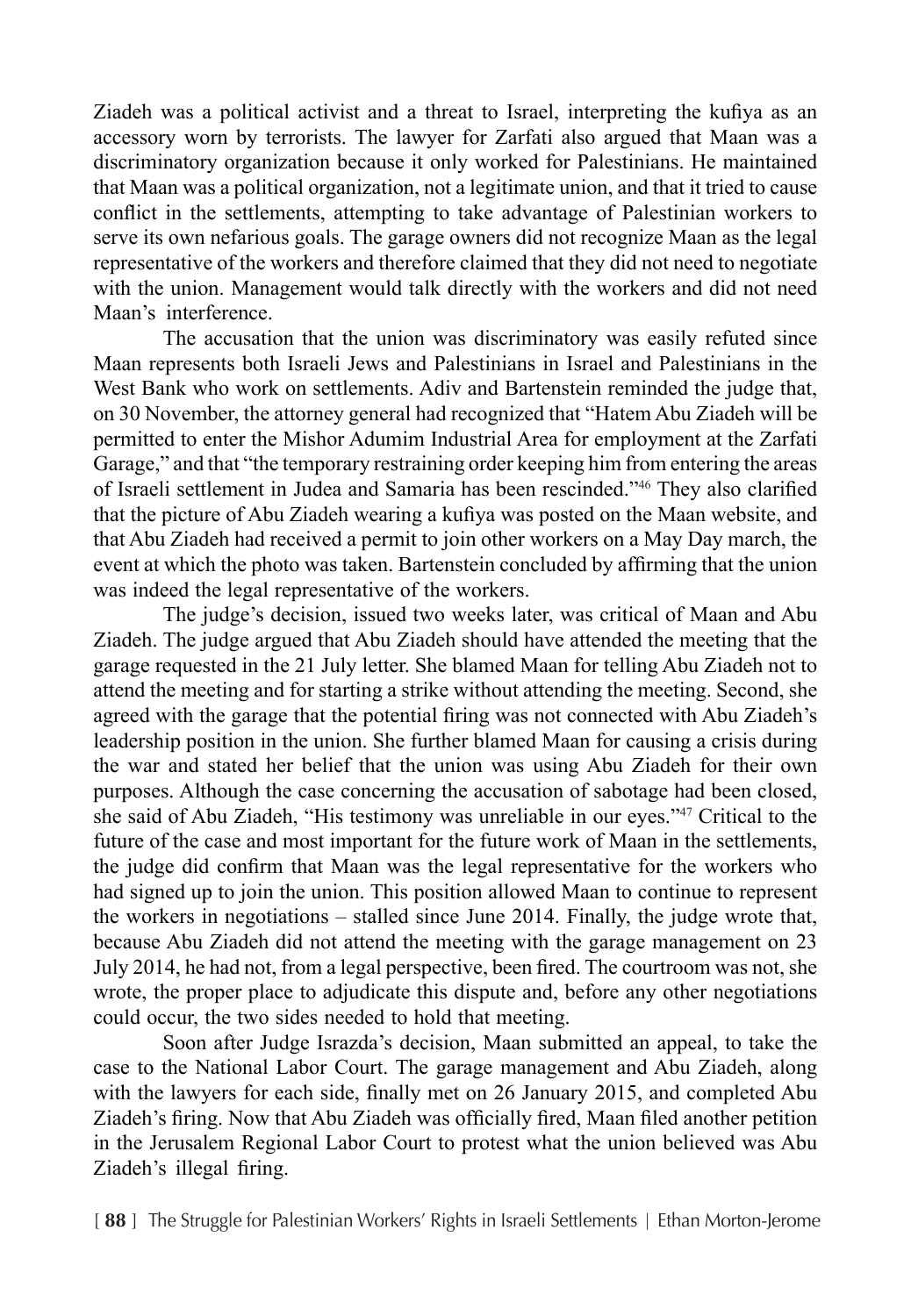# **New Venue, New Judge**

The judge for the new suit, Eyal Avrahami, was completely different from Judge Israzda, both in terms of familiarity with workers' issues and in courtroom presence. When Abu Ziadeh's case began, he was the vice president of the Jerusalem Regional Labor Court, and in December 2015, he became its president. The judge clearly managed the atmosphere and direction of courtroom proceedings, and the lawyer for the garage behaved in a completely different manner, eschewing the outbursts and drama that he displayed in the December 7 hearing. It was clear that Avrahami's goal from the beginning was for the two parties to come to a negotiated settlement. He was also clear about the law and, in the first hearing, told the lawyers for both sides that he believed strongly in the right of workers to unionize.<sup>48</sup> Within the first five minutes of each of three successive court hearings over which the new judge presided, he asked either the lawyers or Adiv and the owner of the garage to meet privately in his office. The hope was that through discussions with the judge, in his office and without court record, the two sides would be able to come to an agreement. The union's lawyers did not budge, however, asserting that Abu Ziadeh should return to work, while the garage held that "no force on earth" could make them accept Abu Ziadeh back.<sup>49</sup>

After the first hearing with Judge Avrahami, there was a high level of excitement among Abu Ziadeh's supporters. They believed that the facts were on their side and that, as long as the judge remained unintimidated by the garage's owners and lawyer, recognized the lack of evidence regarding accusations that Abu Ziadeh was a security threat, and was not swayed by the garage's connection to the Israeli military, then justice would prevail and Abu Ziadeh would eventually return to work at the garage. From Maan's perspective, the garage was not telling the truth and was using tactics of intimidation to force Abu Ziadeh out of work and delegitimize the union. But despite the enthusiasm about the new judge and certainty about the strength of Abu Ziadeh's case, the outcome was never clear. Until the very end, the garage owners held firm to their position that Abu Ziadeh could not return to the garage.

The NLC delivered its decision on the appeal on 21 April 2015. In a powerful rebuke, the NLC ruled that Judge Israzda's decision was to be vacated. With the exception of her ruling that Maan was the legal representative of the workers, the NLC found her decision to be no longer applicable. The labor dispute, including Abu Ziadeh's firing, was to continue in Judge Avrahami's court.<sup>50</sup> It was a major victory for Maan and Abu Ziadeh.

During the last hearing before Judge Avrahami would write his decision, held on 12 May 2015, both sides gave testimony as lawyers questioned several witnesses. The garage owners did not waver from their previous strategies, even though their main arguments had been disproven or discredited. The judge was supposed to rule on the labor dispute within three months of the 12 May hearing, but nothing came during the summer. In the fall, violence in the West Bank and in Israel increased, sparking fears of a third intifada. As the parties awaited the ruling, it was natural to wonder if and how current events would affect the judge. With almost daily headlines of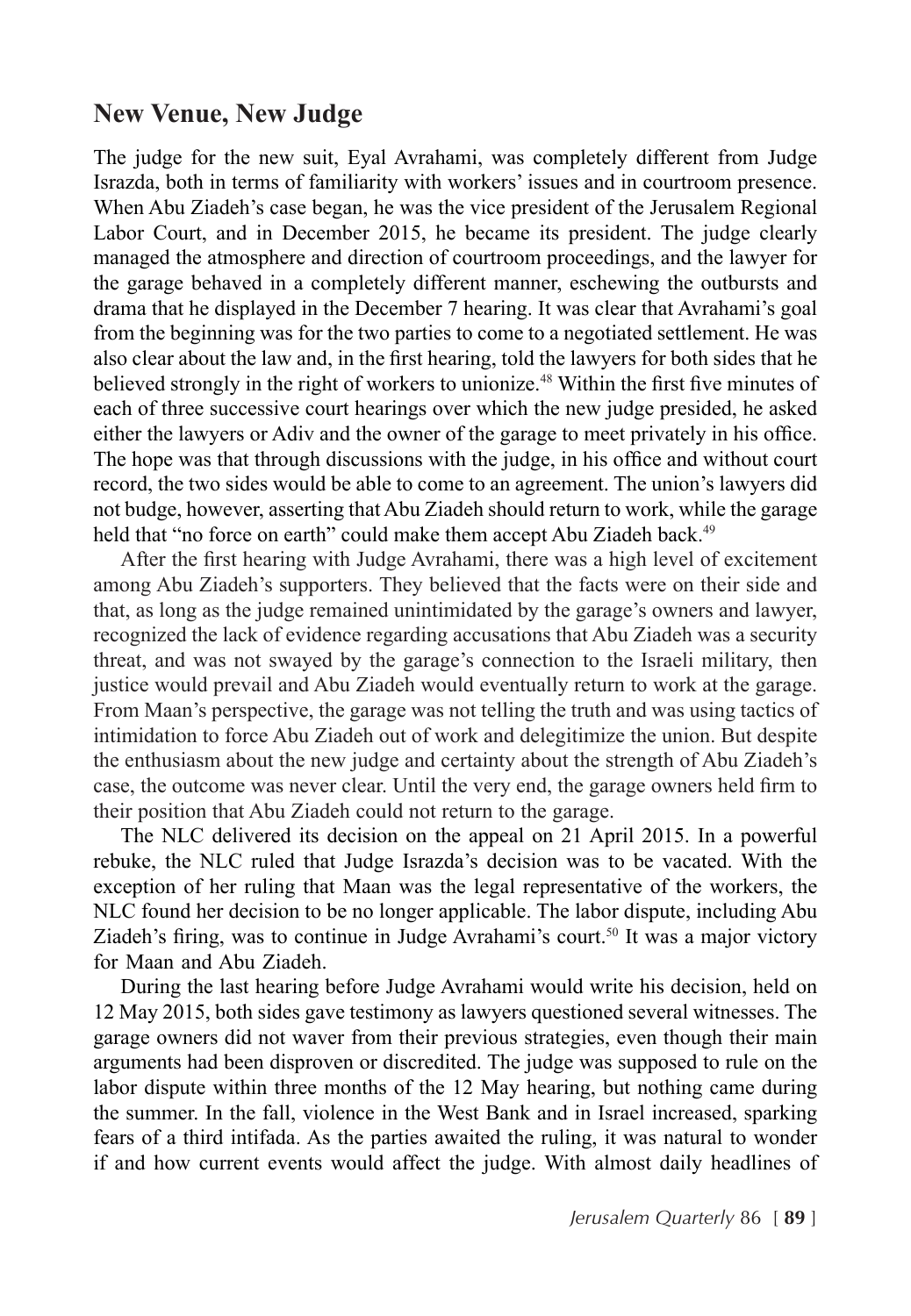uncoordinated attacks by Palestinians, would the judge demand that the garage allow Abu Ziadeh to return to work? The prevalence of security concerns in Israeli society cannot be overstated, regardless of the context.51 Would a judge rule against a settler business in favor of a Palestinian worker if the former claimed that the latter was a security threat?

After nine months, Judge Avrahami gave his ruling on 17 February 2016. It was a complete repudiation of the garage. Avrahami wrote of the accusations against Abu Ziadeh, "justifications changed several times, and there was no legitimacy to them. This opens up questions as to the real reasons for the basis of calling for a hearing and the basis for the termination."52 Most importantly, the judge wrote, "Because of the determination to harm him in his work in the union, *he must return* to his initial role [in the garage]. This demand is in light of the importance of the right to organize for all of workers and the need to protect workers."<sup>53</sup>

The garage owners appealed the decision, thereby preventing Abu Ziadeh from going back to work. On 5 April 2016, the NLC in Jerusalem held an appeal hearing. Again, the garage would not budge; Abu Ziadeh was not going to return to work. When the hearing ended, I overheard the lawyer for the garage comment to a journalist, "We will go bankrupt before we allow Abu Ziadeh to return." Having already received all of the evidence and court protocol, the hearing before the panel of three judges did not take long. Again, as we left the courthouse, both the outcome of the appeal and when it would come were uncertain. Thus, I was completely surprised to receive a phone call that same evening. The NLC had made an immediate decision that Judge Avrahami's ruling stood and that there was no reason for them to change any part of his decision. Once again, the court repudiated the garage owners for their actions against Abu Ziadeh and the union and criticized their shoddy arguments.

On 18 April 2016, the parties returned to the Jerusalem Regional Labor Court to finalize the case. Morris Tzarfati and his lawyer behaved completely differently. They politely said hello to Abu Ziadeh and shook his hand; it was as if the nearly two years of accusations that Abu Ziadeh was a security threat had never happened. It was agreed that Abu Ziadeh would return to work on 12 May and negotiations with Maan would begin again on 17 May. After nearly a year of negotiations, Maan and Zarfati Garage signed a comprehensive labor agreement on 14 February 2017.<sup>54</sup> The Palestinian workers received back pay and annual wage increases, and the agreement created mechanisms for settling future disputes between the ownership and the workers. It was a major victory for Maan, Abu Ziadeh, and the Palestinian workers at the garage.

## **Conclusion**

The Israeli High Court decision in 2007 brought a major shift in law and legal rights for Palestinian workers in the settlements. By applying Israeli labor law beyond where Israeli civil law is currently enforced and into the settlements, the HCJ made a decision that the Israeli Knesset had resisted since 1967. The HCJ ruling provided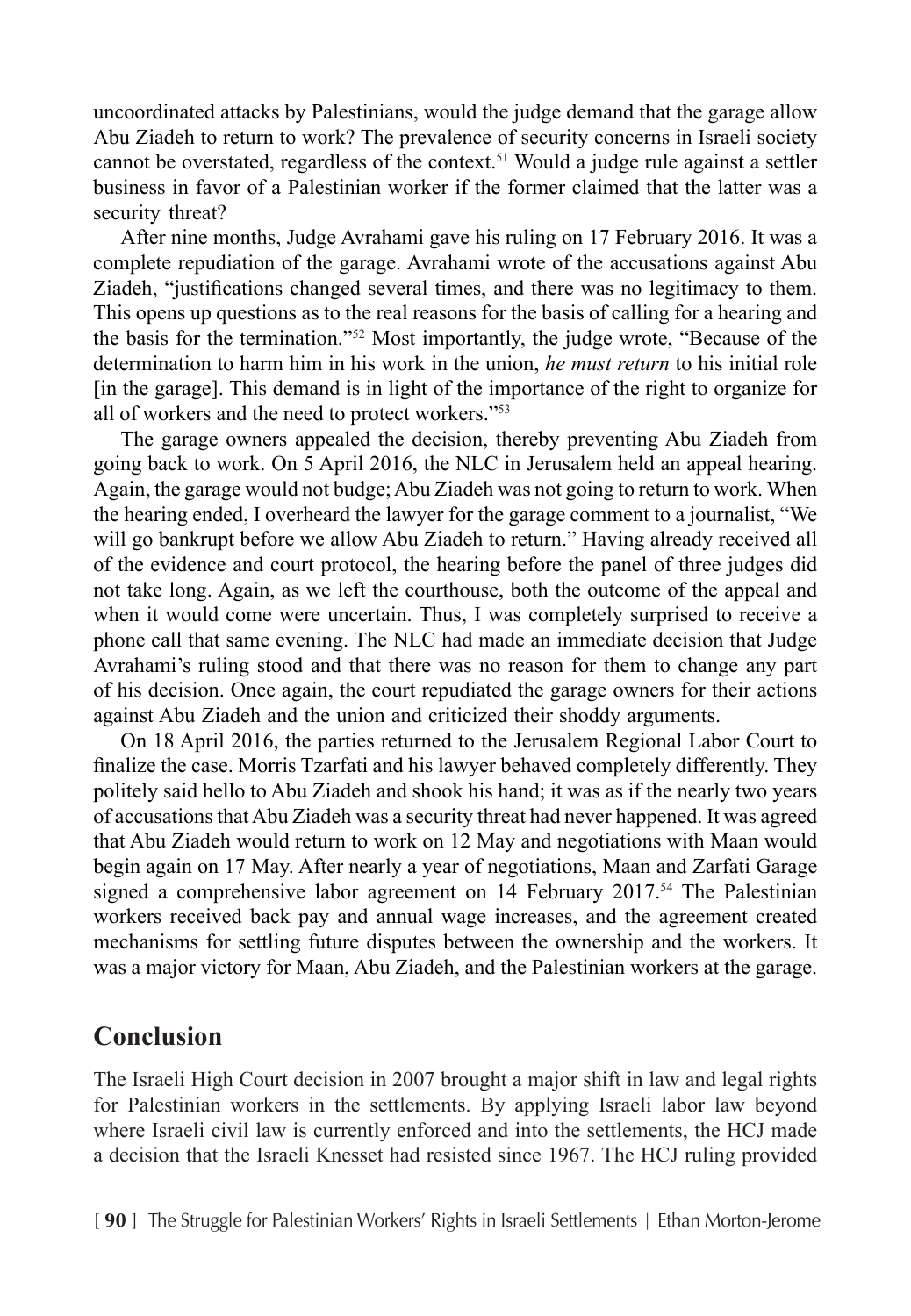the basis for the first judge in Abu Ziadeh's case to rule that Maan was the legal labor representative for the Palestinian workers, as well as for Judge Avrahami to ensure that Abu Ziadeh be returned to work and that a formal labor contract be signed between the garage owners and Maan. The Jerusalem Regional Labor Court and the National Labor Court based their judgments on the 2007 HCJ decision and Israeli civil labor laws; for Palestinians employed in the settlements, the effect was as if they were working inside Israel, even though they physically were working in occupied territory.

The HCJ's decision is a violation of the international law governing the treatment of occupied territories by an occupying power and further erodes any distinction between the settlements and "Israel proper." The ruling follows a historic pattern of settler colonialism in the West Bank, and serves the Israeli political planners' strategy to surround Jerusalem with settlements.<sup>55</sup> The expropriation of the land in 1974 eventually led to what is the largest settlement industrial zone, Mishor Adumim, and more than thirty-eight thousand Israeli residents now live in the adjacent settlement of Ma'ale Adumim.56 The settlements were created through violent dispossession of the land, but the Israeli HCJ provided a veneer of legal legitimacy of the settlements through the argument of equal treatment of Palestinian workers.57 The HCJ ruling in 2007 and the subsequent unionization efforts are further steps in a process whereby violence and dispossession, followed by liberalisms' ideal of equality, further a creeping annexation of the West Bank.

With the Oslo process fading and more than a decade of analysts arguing that the two-state solution is not viable, some have argued for a transition to a new strategy, shifting from a focus on state-building to one that demands rights.<sup>58</sup> Undoubtedly, Maan's political stand – that is, to advocate for workers "regardless of nationality, religion, gender, or the color of their skin" – is radical in the context of Palestine/ Israel.59 Maan is also closely tied with Israeli socialist party Da'am, which seeks to "embrace solutions that connects the two nations and is based on democracy, human rights, pluralism, economic equality, and solidarity."<sup>60</sup>

A strategy for demanding labor rights in the settlements must also contend with the fact that Palestinian employment on the settlements has always been a contentious issue within the Palestinian community. In 2010, PA president Mahmud 'Abbas signed a law making any economic relationship with the settlements, including employment, illegal.<sup>61</sup> Additionally, the boycott, divestment, and sanctions movement (BDS) calls for a complete boycott of the settlements.<sup>62</sup> Maan has not shied away from the complexities and controversies that come with unionizing Palestinian workers in the settlements. In defending the work of Maan in the settlements, Assaf Adiv writes:

The more such worker organizations expose the exploitation of Palestinians in Israeli businesses, the more they expose the character of the occupation. Thus they show the Israeli public the significance and implications of the occupation, raising awareness about these workers as they struggle for their basic rights.<sup>63</sup>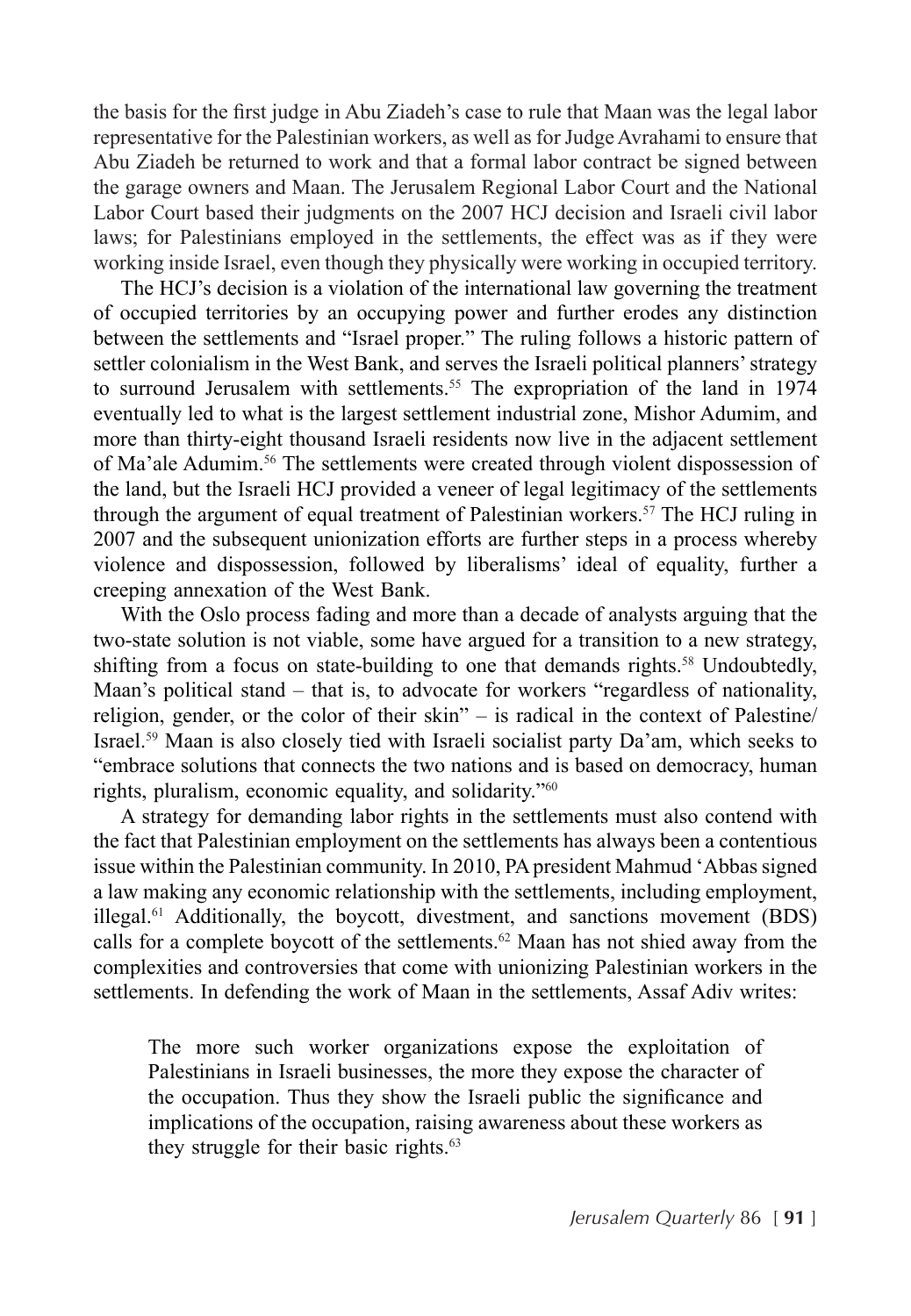The question remains whether exposing exploitation through the labor courts and unionizing the workers are worth the long-term price for Palestinians who live under a regime that treats Jews and Palestinians unequally. Israel's economic structure has, since 1967, systematically pauperized, de-developed, and destroyed any independent Palestinian economy in the West Bank and Gaza Strip, forcing Palestinians there to work in the Israeli economy in order to survive.

Fundamental to an ethnocratic state is an appearance of democracy, even while the foundation of the state privileges one ethnic group within all arenas, including the economy, law, culture, and politics.<sup>64</sup> Palestinians who have citizenship in Israel are treated as second-class citizens. The Nation-State Law in 2018 made de jure what had been de facto, that is, the supremacy of Jewish citizens in Israel.<sup>65</sup> Still, as the account of the Zarfati Garage illustrates, the HCJ ruling of 2007 does represent a fundamental shift in labor law in the settlements for Palestinians. Palestinian workers and Maan were able to use this ruling, which held that employees in the same workplace must be treated equally and, therefore, subject to Israeli law, to demand their labor rights. Judge Avrahami, along with the National Labor Court, ruled in favor of Maan and Abu Ziadeh, demanding that he return to work and confirming that Maan was the legal representative for the workers.

The success of the unionization efforts was extremely difficult for the union; it needed to raise funds through an international campaign in order to pay lawyers, and Abu Ziadeh had to wait during the two years to return to work.<sup>66</sup> Though Abu Ziadeh won his case and Maan can now represent Palestinian workers, has anything changed structurally between the Israeli government and Palestinians under the Israeli regime? Sfard wrote in 2005, "Palestinian limited success perfects the occupation and makes it sustainable; moreover, by lodging petitions to the Israeli court, human rights lawyers act as PRs of occupation: they promote the notion that Palestinian residents have a resort to justice."<sup>67</sup> Despite questioning the long-term impact of advocating for Palestinians in Israeli courts, Sfard continues his work; likewise, Maan will continue to fight for the labor rights of Palestinian workers in the settlements, East Jerusalem, and Israel. As Adiv wrote in 2019:

Our starting assumption is that these workers are entitled to labor rights and human rights, whatever may be the status of the political conflict or the future of the Occupied Territories. We are engaged in this effort under almost impossible conditions as part of our commitment to a democratic agenda of equal rights for all and to the struggle to end the Occupation and apartheid system built in the West Bank.<sup>68</sup>

In 2019 and 2020, Maan expanded its work and now represents Palestinian workers in another company in the Mishor Adumim Industrial Zone in the West Bank and in the Atarot Industrial Zone in East Jerusalem.69

With the failure of the Oslo process, the end of any possibility for a two-state solution, demands for annexation by the Israeli right, and growing interest in a onestate solution, Maan offers a clear example of a rights-based approach demanding

[ **92** ] The Struggle for Palestinian Workers' Rights in Israeli Settlements **|** Ethan Morton-Jerome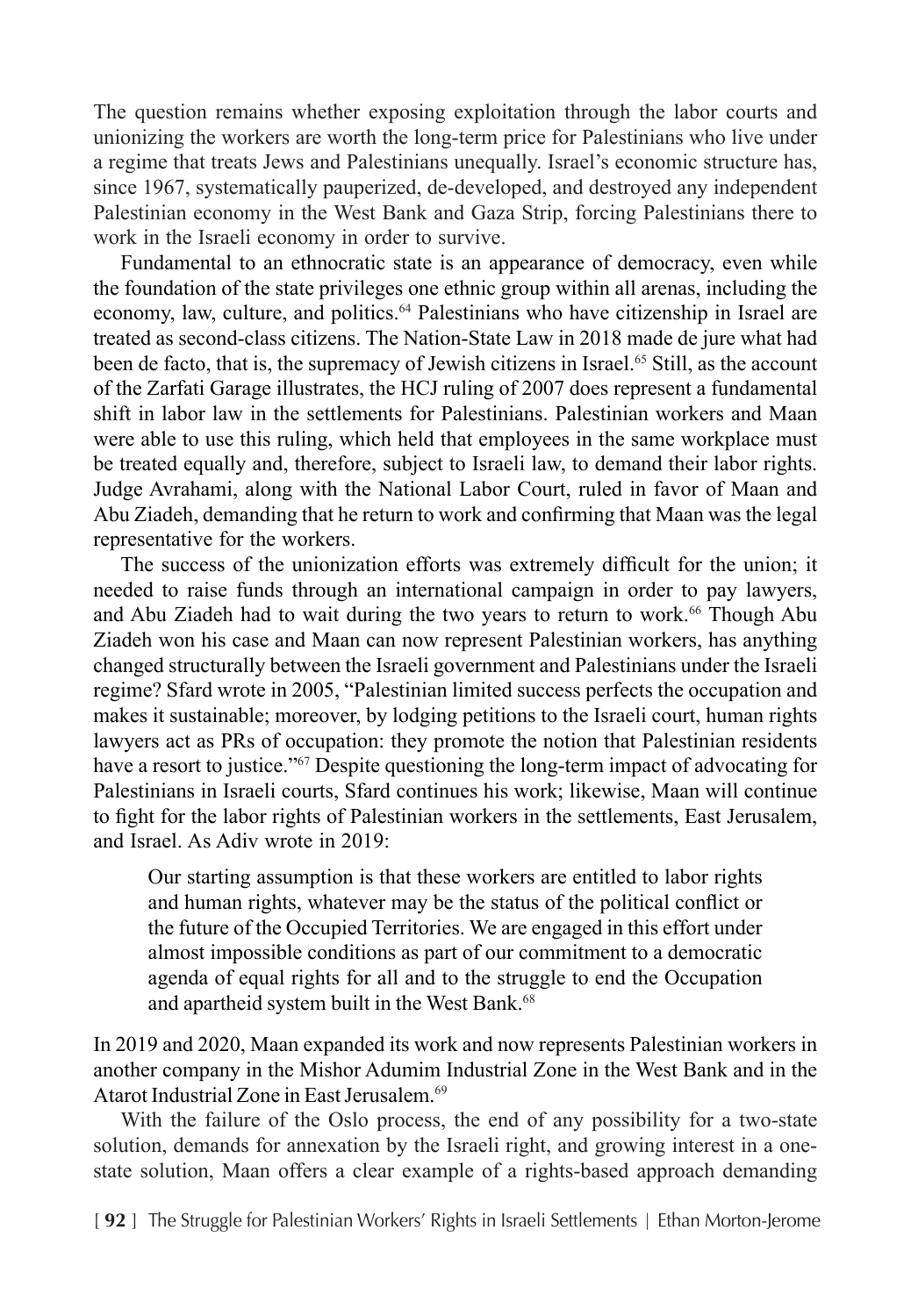equality for all workers between the Mediterranean Sea and Jordan River. It is only part of what is necessary: citizenship based on equal rights for all citizens and which does not discriminate by religion, ethnicity, and race. In the long-term, the question remains whether Israelis and Palestinians see the efforts of Maan as a viable starting point of action for working class people in both communities in the universal struggle for equality, human rights, and economic justice.

*Ethan Morton-Jerome completed his PhD in Anthropology from the University of Arkansas in 2018. His fieldwork and dissertation focused on Palestinian labor in West Bank settlements.*

#### **Endnotes**

- 1 In October 2020, Workers Advice Center (WAC)–Maan changed its name to Maan Workers Association and is now "one of four general workers associations in Israel." See: "MAAN–Workers Association – The New Name of the Union Reflects a New Stage in Its Development," 26 November 2020, online at eng.wac-maan.org.il/?p=2492 (accessed 28 December 2020).
- 2 I observed this gathering in front of the Zarfati Garage and the beginning of the workers' strike as part of my fieldwork from February 2013 – May 2016.
- 3 Yusif Sayigh, "The Palestinian Economy Occupation: Dependency and Pauperization," Journal of Palestine Studies 15, no. 4 (Winter 1986): 46–67.
- 4 Sara Roy, "The Gaza Strip: A Case of Economic De-Development," *Journal of Palestine Studies* 17, no. 1 (Autumn 1987): 56–88; Sara Roy, "De-Development Revisited: Palestinian Economy and Society since Oslo," *Journal of Palestine Studies* 28, no. 3 (Spring 1999): 64–82.
- 5 Leila Farsakh, *Palestinian Labor Migration to Israel: Labor, Land, and Occupation*  (Abingdon, UK: Routledge, 2005), 388.
- 6 Sara Roy argues that the peace process actually made the economic situation worse with the increasing use of closures by the Israeli military and the ongoing fragmentation of the Palestinian economy, in particular the separation between the West Bank and Gaza Strip. Sara Roy, "De-Development Revisited,": 64-82. Farsakh focuses on the colonial nature of the occupation and how it continued through the Oslo peace process. Leila Farsakh, "The Political Economy of Israeli Occupation: What Is Colonial about It?" *MIT Electronic Journal of Middle East*

- *Studies* 8 (Spring 2008): 41–58. "From Domination to Destruction: The Palestinian Economy under the Israeli Occupation," in *The Power of Inclusive Exclusion: Anatomy of Israeli Rule in the Occupied Palestinian Territories*, ed. Adi Ophir, Michal Givoni, and Sari Hanafi (New York: Zone Books, 2009), 379–402.
- 8 Shlomo Gazit, *The Carrot and the Stick: Israel's Policy in Judaea and Samaria, 1967– 68 (Virginia: BookCrafters, 1995).*
- 9 Farsakh, *Palestinian Labor Migration*.
- 10 Emmanuel Farjoun, "Palestinian Workers in Israel: A Reserve Army of Labor," *Khamsin 7 (1980): 107–43; Joost Hiltermann, "Worker's Rights during the Uprising," Journal of Palestine Studies 19, no. 1 (Autumn 1989): 83–91.*
- 11 The figures for Palestinians employed on the settlements are only estimates. The Israeli military, which issues work permits, does provide exact numbers, but there are thousands more who work without permits. Workers in the agricultural and construction sectors experience seasonal and contractual fluctuations.
- 12 Law no. 4 (2010), article 4. The Palestinian Legislature had not met since 2007, so the law was signed through presidential decree on 26 April 2010. Palestinian unions cannot assist workers who are employed in the settlements because they fall under full Israeli military jurisdiction.
- 13 Maan had tried to unionize Palestinian workers in the four settlement companies but were unsuccessful in finalizing an agreement to represent the workers with the companies where they were employed. Assaf Adiv, *WAC-MAAN – A Decade of Organizing Palestinian Workers in the West Bank Settlements* (Tel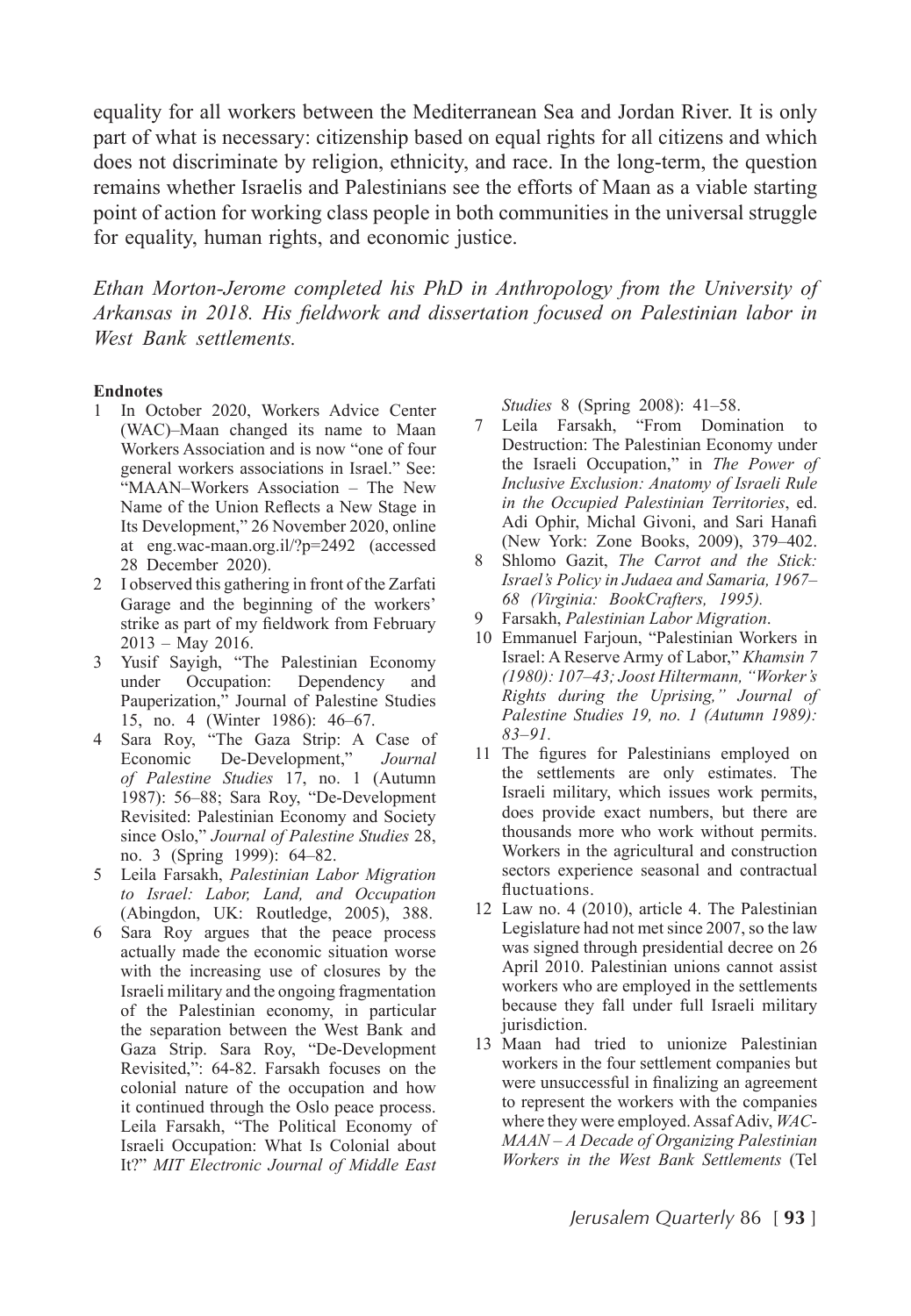Aviv: WAC-MAAN, June 2019): 31.

- 14 On the Nation-State Law, see Adalah, "Israel's Jewish Nation-State Law," 20 December 2020, online at adalah.org/en/ content/view/9569 (accessed 27 December 2020). Adalah has also compiled the most comprehensive list of Israel's discriminatory laws. See Adalah, "The Discriminatory Laws Database," 25 September 2017, online at www.adalah.org/en/content/view/7771 (accessed 29 December 2020). For an account of Israel's early decades, see Shira Robinson, *Citizen Strangers: Palestinians and the Birth of Israel's Liberal Settler State* (Stanford, CA: Stanford University Press, 2013).
- 15 Oren Yiftachel argues that Israel is an ethnocratic state, whereby there are democratic features but, fundamentally, Israel exercises "a non-democratic rule for and by a dominant ethnic group." Yiftachel's analysis of Israel as an ethnocratic regime illustrates the fundamental hierarchy in Israeli society that benefits Jewish citizens and discriminates against Palestinians. Oren Yiftachel, "Democracy or Ethnocracy? Territory and Settler Politics in Israel/Palestine," *Middle East Report* 207 (Summer 1998): 11.
- 16 In 1976, Israel began to use military orders to amend Jordanian labor law. In 1982, order no. 967, Employment of Workers in Certain Locations (Judea and Samaria), stipulated that Israeli minimum wage law was to be applied inside the settlements. Military order no. 967 has been amended periodically by other military orders as the minimum wage in Israel has increased. In 2007, the geographic area in which Israeli employers were required to pay the Israeli minimum wage was expanded beyond specific settlement borders to include all of Area C.<br>17 Amir Paz-Fuchs and
- Paz-Fuchs and Yaël Ronen, "Occupational Hazards: Labor Law in the Occupied Territories," *Berkeley Journal of International Law* 30 (2012): 599. These regulations were created in 1981 with Military order no. 892, the Order on Administration of Municipal Councils. Most important is the fact that Annex 6 within the order makes clear that "the Code applies Israeli legislation (listed in the annexes) only in the settlements and only with respect to Israeli residents of the settlements." Since Palestinians cannot be residents of the settlements, they are excluded. Paz-Fuchs and Ronen, "Occupational Hazards," 601.

settlements and their adjacent industrial areas are socially and politically perceived by many Israelis as incorporated within Israel." Amir Paz-Fuchs and Yael Ronen, "Integrated or Segregated? Israeli-Palestinian Employment Relations in the Settlements," in *Normalizing Occupation: The Politics of Everyday Life in the West Bank*, ed. Marco Allegra, Ariel Handel, and Erez Maggor (Indianapolis, IN: Indiana University Press, 2017), 173.

- 19 For further details on this case, see: Tobias Kelly, *Law, Violence, and Sovereignty among West Bank Palestinians* (Cambridge: Cambridge University Press, 2006); Paz-Fuchs and Ronen, "Occupational Hazards"; and Paz-Fuchs and Ronen, "Integrated or Segregated?" The National Labor Court acts as the court of appeals for the Regional Labor Court. A National Labor Court decision can be appealed to the High Court of Justice.
- 20 The Zarfati Garage along with three other employers that had received similar rulings joined the appeal. Paz-Fuchs and Ronen, "Occupational Hazards," 588.
- 21 Kelly, *Law, Violence, and Sovereignty*, 74– 77.<br>22 Paz-Fuchs
- and Ronen, "Occupational Hazards," 591.
- 23 Michael Karayanni, "Choice of Law under Occupation: How Israeli Law came to Serve Palestinian Plaintiffs," *Journal of Private International Law* 5 no.1 (2009): 38.
- 24 Karayanni, "Choice of Law," 38.
- 25 Kav LaOved (Worker's Hotline) v. National Labor Court, HCJ 5666/03, decided 10 October 2007. Translation online at versa. cardozo.yu.edu/opinions/kav-laoved-vnational-labour-court (accessed 29 December 2020).
- 26 Paz-Fuchs and Ronen, "Occupational Hazards," 622.
- 27 Michael Hudson, "The Scars of Occupation: An Eye-Witness Report," *Journal of Palestine Studies* 9, no. 2 (1980): 32–49. Paz-Fuchs and Ronen, "Integrated or Segregated?"
- 28 Examples include Bill Van Esveld, Ripe for Abuse: Palestinian Child Labor in Israeli Agricultural Settlements in the West Bank (Human Rights Watch, 13 April 2015); Noga Kadman, *Employment of Palestinians in Israel and the Settlements: Restrictive Policies and Abuse of Rights* (Kav LaOved, 2012); State Comptroller, Israeli Government, "State Comptroller Report Chapter Seven: Industrial Zones in Judea and Samaria and the Rural Sector," trans. by Connie Hackbarth, 2012;
- 18 As Paz-Fuchs and Ronen observe, "The

[ **94** ] The Struggle for Palestinian Workers' Rights in Israeli Settlements **|** Ethan Morton-Jerome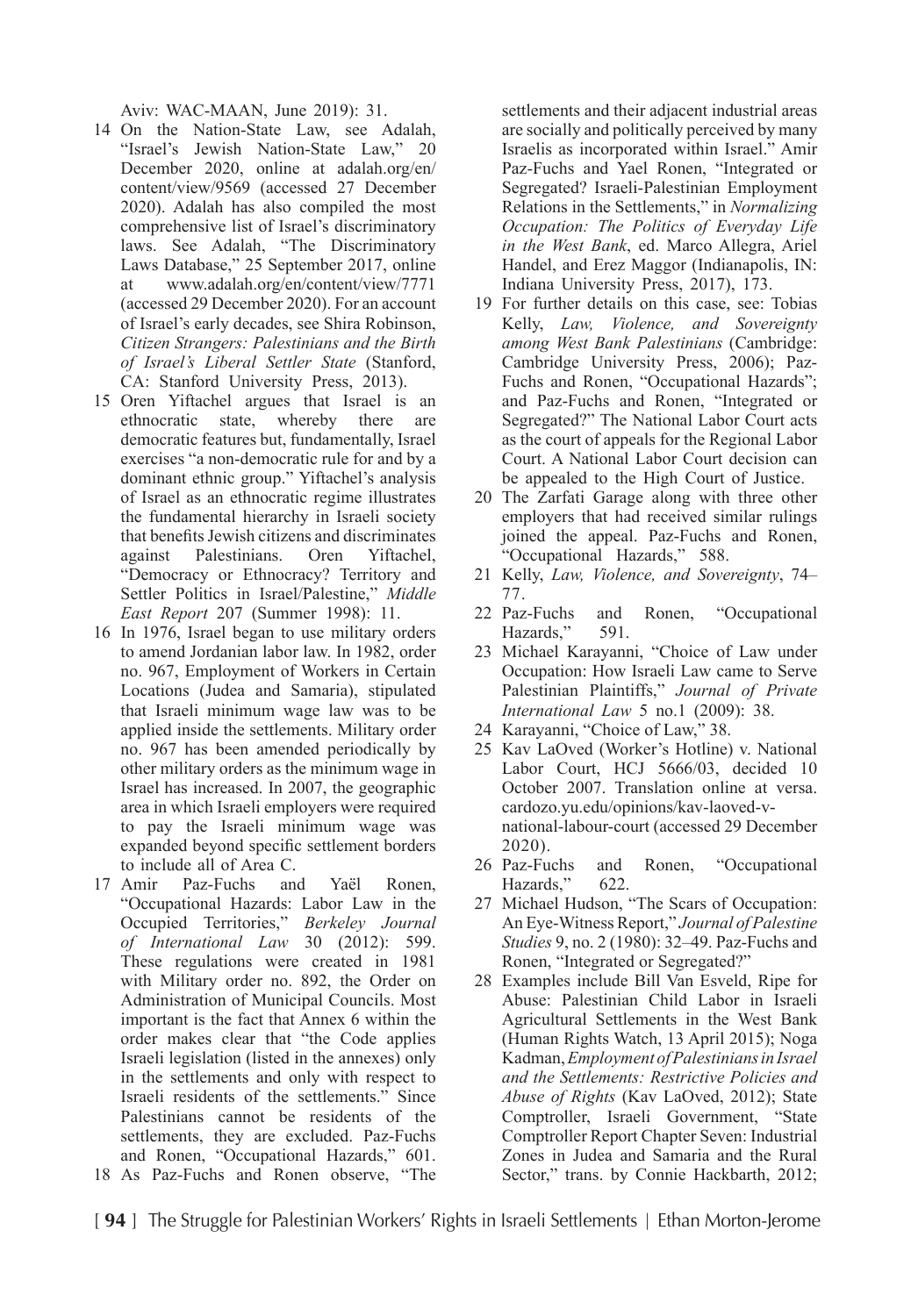Selwa Alenat, *Palestinian Workers in Israeli West Bank Settlements (Kav LaOved, 2009);*  Marco Rettig*, Palestinian Workers under Israeli Economic Oppression: The Case of Settlement Workers* (LAW – Palestinian Society for the Protection of Human Rights and the Environment, 2000); Yehezkel Lein, *Builders of Zion*, (B'Tselem, 1999).

- 29 Ma'ale Adumim Economic Development Company website, online at www.parkedom. co.il/ (accessed 29 December 2020).
- 30 Adiv, *WAC-MAAN A Decade of Organizing*, 40–41.
- 31 Maan does not actively recruit Palestinian workers on the settlements. They do organize and assist workers when Palestinians approach them and ask for assistance.
- 32 Adiv, *WAC-MAAN A Decade of Organizing*, 51.
- 33 See Maan's website for additional information on various projects and work they have undertaken, online at eng.wac-maan.org. il/?page\_id=8 (accessed 29 December 2020).
- 34 WAC-MAAN, "Achievement for Palestinian Workers – Zarfati Garage Agrees to Start Negotiations with WAC MAAN – Planned Strike Canceled," 1 August 2013, online at eng.wac-maan.org.il/?p=712 (accessed 29 December 2020).
- 35 According to Israeli labor laws, a union must give fifteen days' notice to the company before beginning a strike.
- 36 WAC-MAAN, "Achievement for Palestinian Workers."
- 37 Military order no. 101 says that ten or more people cannot assemble for political purposes. Assaf Adiv reminded the police that this was not a political gathering but had to do with a labor dispute and, therefore, the order was not relevant. The police still demanded that the workers leave or return to work.
- 38 WAC-MAAN, "Police of WB Settlement Maaleh Adumim Detain Director of WAC-Maan Labor Organization, Assaf Adiv," 24 July 2014, online at eng.wac-maan.org. il/?p=1044 (accessed 29 December 2020). Author interview with Assaf Adiv, 30 July 2014; author interview with Yoav Tamir, 10 February 2015.
- 39 Two significant incidents were seen as igniting the violence during this period. First, on 12 June, three Israeli teenagers were kidnapped in the West Bank and killed. Israel sent thousands of soldiers to search for the teenagers, invading several Palestinian cities and putting up roadblocks especially

in and around Hebron. Second, on 2 July, Palestinian teenager Muhammad Abu Khdeir was kidnapped by Israeli Jews and burned to death in East Jerusalem.

- 40 For further details and analysis, see Niv<br>Hachlili. "How to Stop Palestinians" "How to Stop Palestinians Unionizing: Security, Security, Security," *+972 blog*, 28 January 2015, online at 972mag. com/how-to-stop-palestinians-unionizingsecurity-security-security/101949/ (accessed 29 December 2020).
- 41 Berda describes the bureaucratic system of the permit regime and how easy it is to have one's permit revoked and complicated to have it reinstated. Yael Berda, *Living Emergency: Israel's Permit Regime* (Stanford Press, 2017).
- 42 Author interview with Assaf Adiv and Yoav Tamir, 7 December 2014.
- 43 Sarah Breuner Isazda, *Jerusalem Regional Labor Court Protocol 48364-07-14*, 7 December 2014.
- 44 In September, Maan began an international campaign asking unions to send emails to the garage and to the Ministry of Labor in support of Abu Ziadeh and Maan and in opposition to the garage's actions. According to Maan, seven thousand emails were sent during the following months. WAC-MAAN, "Zarfaty Workers Stand Firm, Morale Boosted by 7,000 Emails from Unionists across the Globe," 5 August 2014, online at eng.wacmaan.org.il/?p=1079 (accessed 29 December 2020)
- 45 It was later clarified that the letters were written in response to a report submitted by the garage and, therefore, were not valid. The police had dropped the vehicle sabotage case, and the attorney general said that Abu Ziadeh should receive his permit back.
- 46 WAC-MAAN, "A Big Gain for Palestinian Workers Organizing in the Settlements," 2 December 2014, online at eng.wac-maan.org. il/?p=1181 (accessed 29 December 2020).
- 47 Israzda, *JRLC Protocol 48364-07-14*, 8.
- 48 I discussed the proceedings with Maan's lawyers, Moran Svorai and Amir Basha, after the hearing had ended.
- 49 Assaf Adiv and Maan's lawyers for the case reported this quote to me from the negotiations that took place with the garage owners and the judge.
- 50 Assif Adiv, "Israel's National Labor Court: WAC-Maan Is the Representative Workers' Union at Zarfati Garage in West Bank," 21 April 2015, online at eng.wac-maan.org.